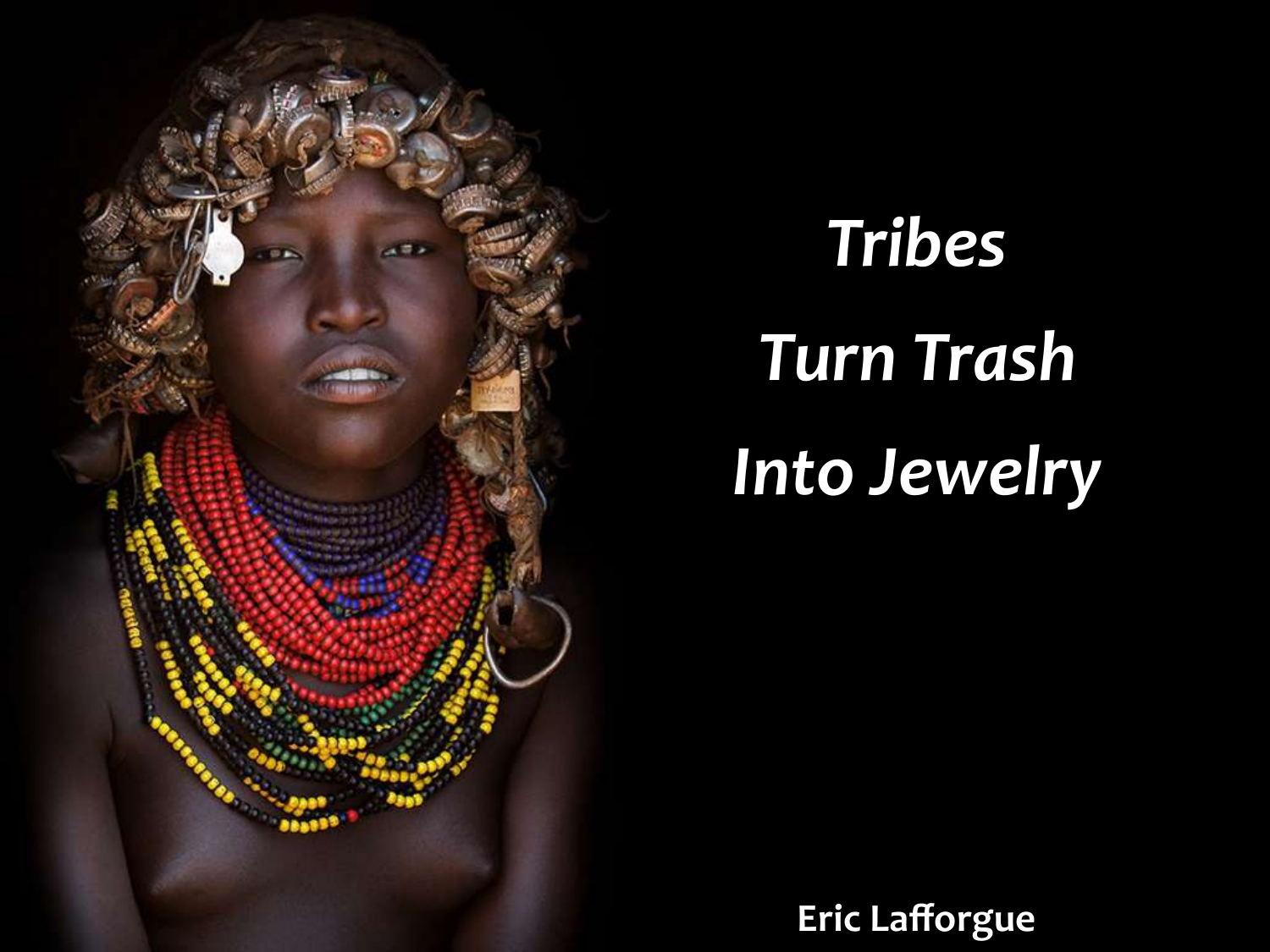

The southern Ethiopian town of Omorate has become a stomping ground for the workers building the bridge across the Omo River. Bars have begun to pop up all over. Where there are bars, there are bottles. Where there are bottles, there are bottle caps. The neighboring Dassanech tribe, who inhabit the environs of the riverbank, have repurposed this fresh supply of used bottle caps by fashioning them into headdresses.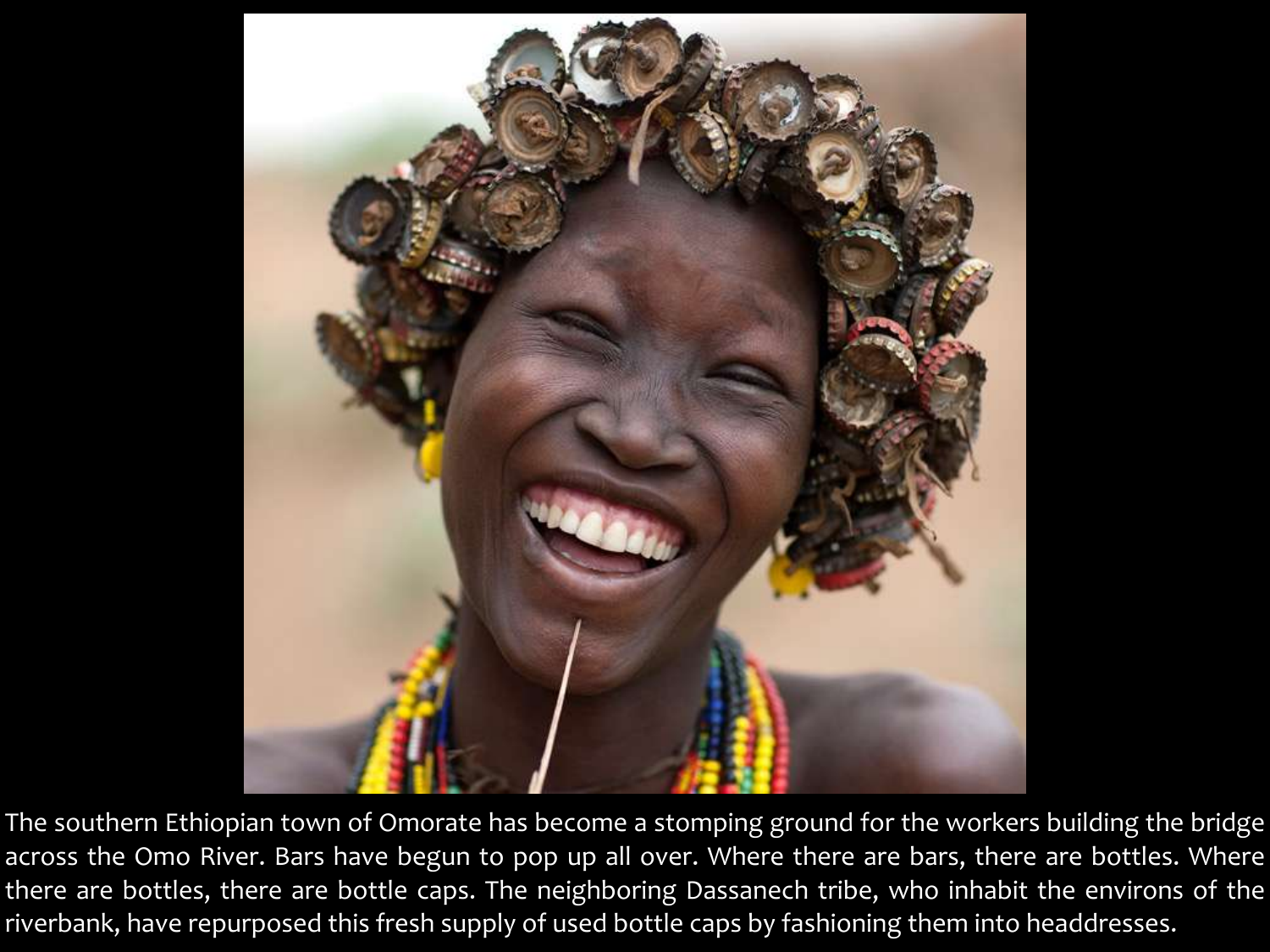

The more caps they have, the more confident they feel. Along with the traditional beaded necklaces they wear, this headdress is a fashionable accessory.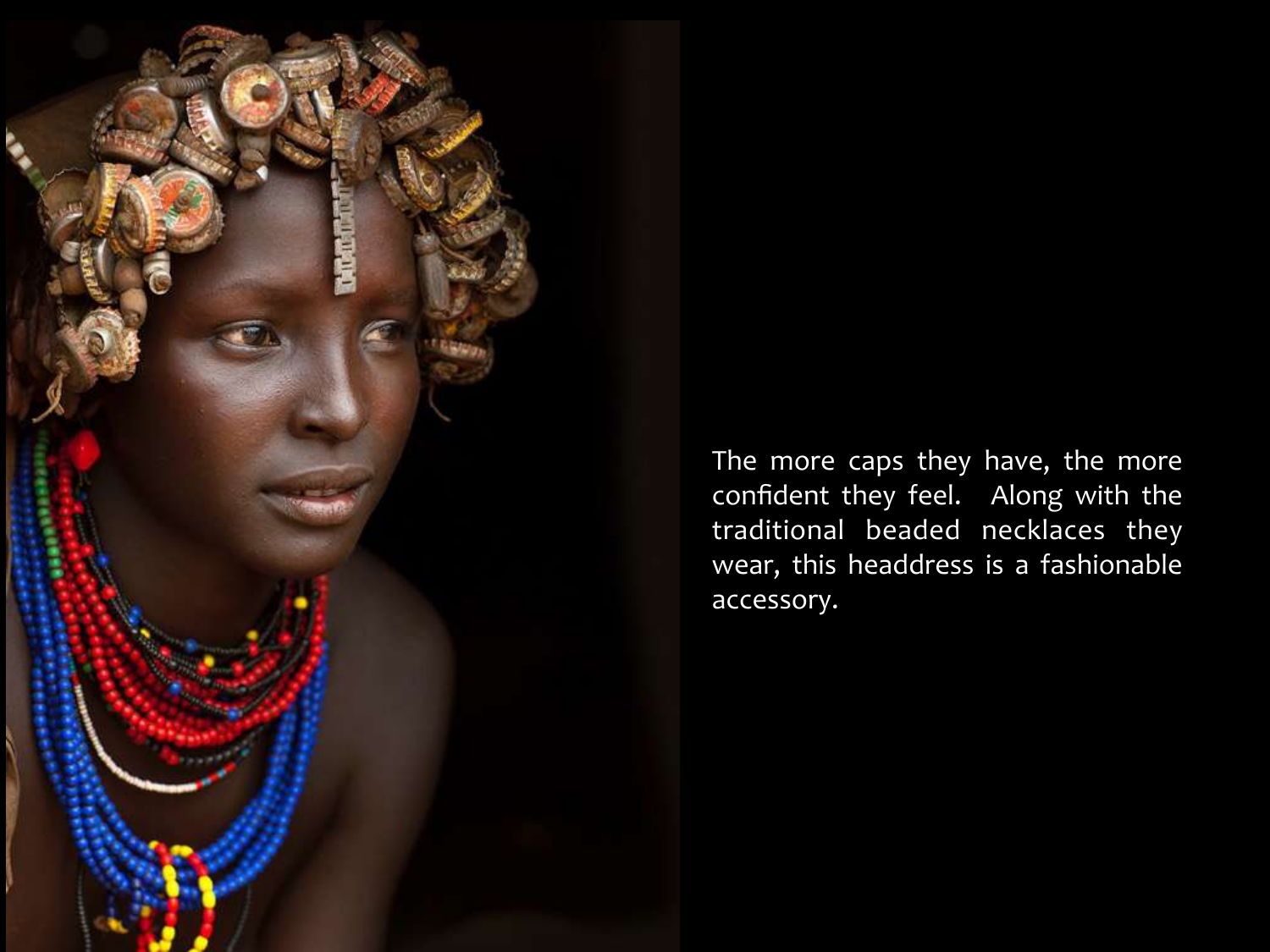

The most fashionable outfit consists of complementing the bottle cap hat with fur from an animal such as a cheetah (left) or a colobus monkey (right).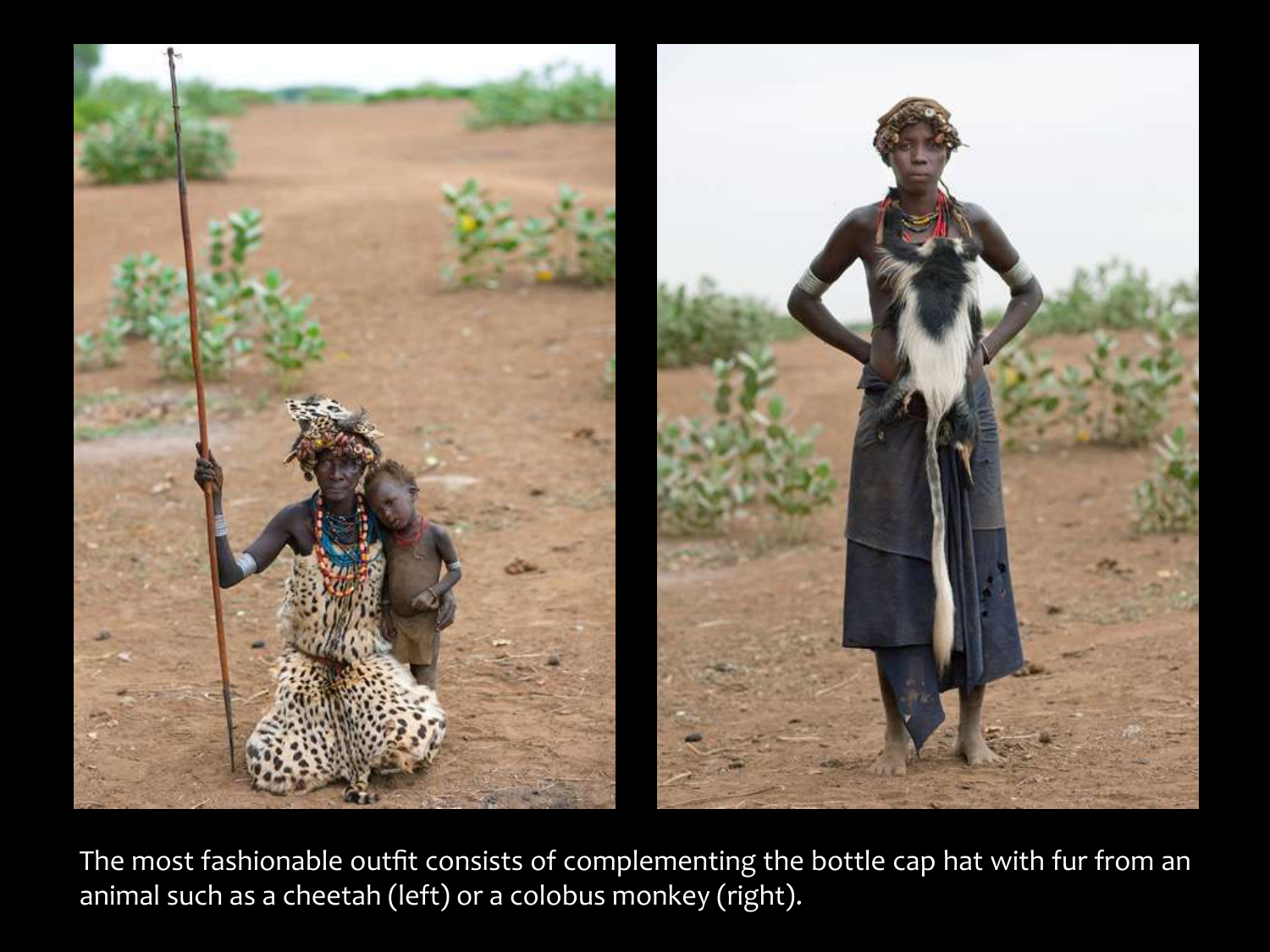

Usually, members of the tribe are eager to sell anything they fashion. However, when it comes to the bottle cap hats, they refuse. They consider them part of their identity now.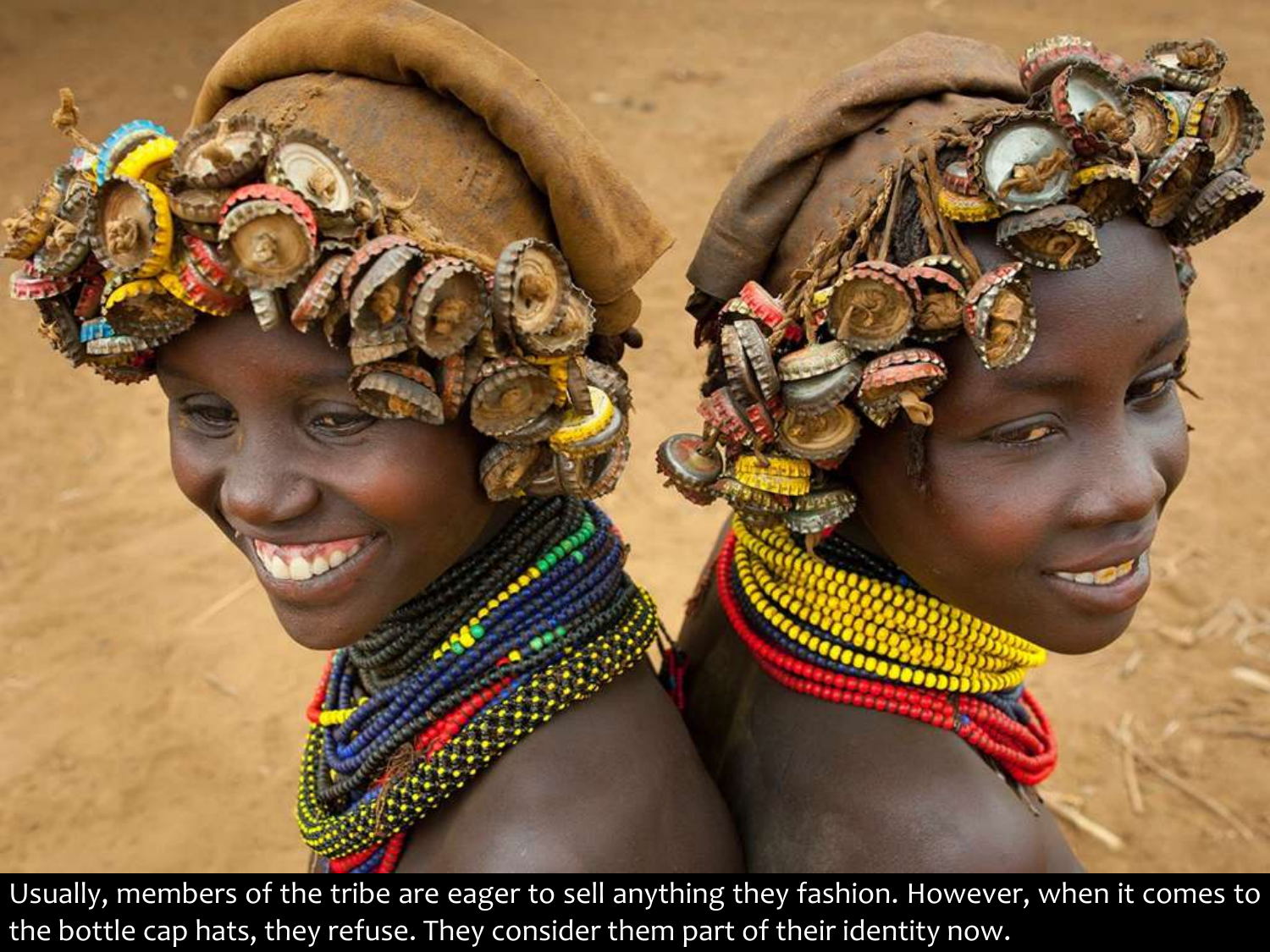Old women like to add feathers and broken watches to their headdresses. They almost always have some heavy necklaces on as well. The more adornments, the more confident the consequently feel.

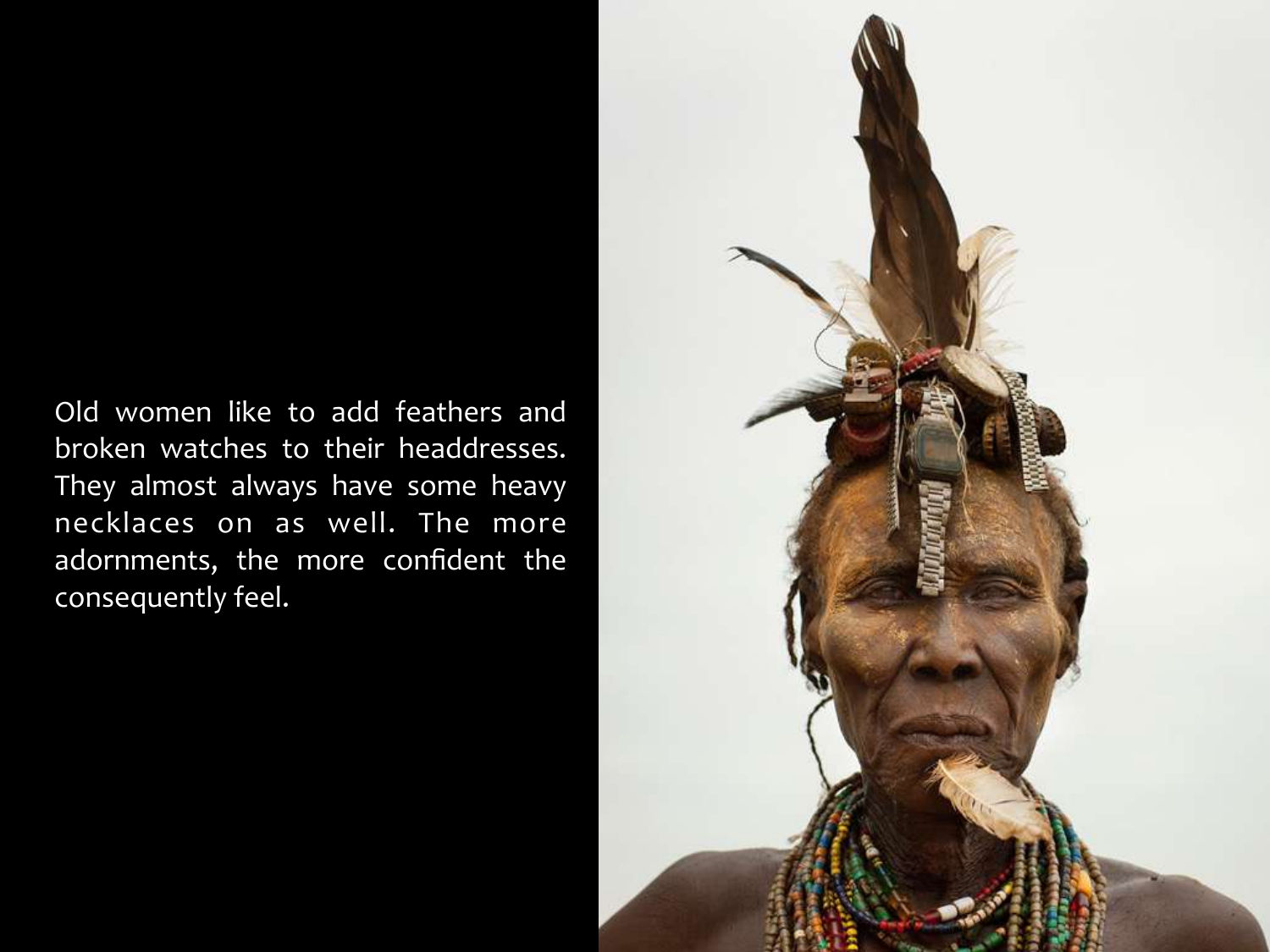

Southern Ethiopian tribes recycle everything. Old watch bands can make great necklace pendants for Hamer girls.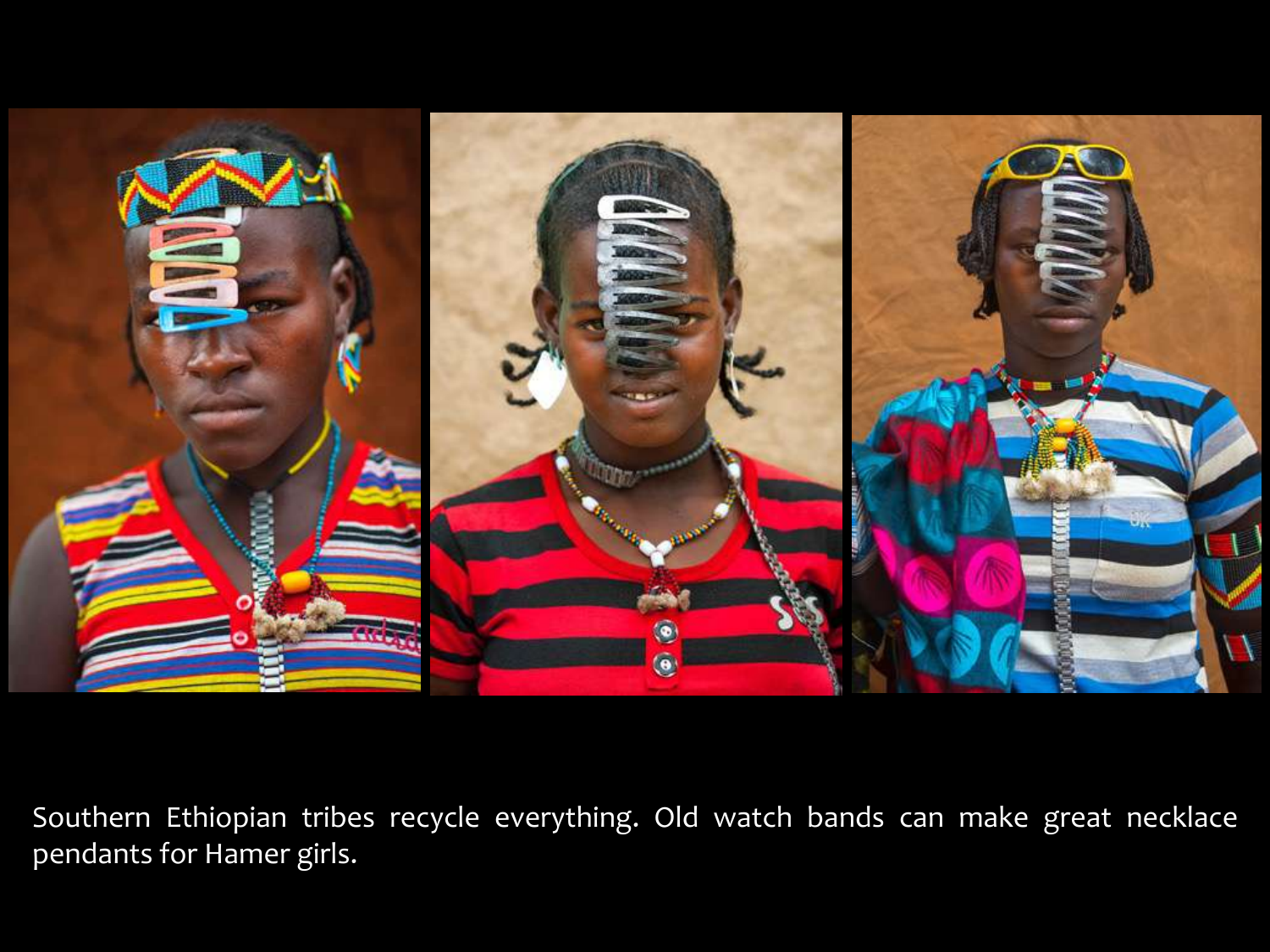

Mursi children began attending school due to government pressure. Simultaneously, there was a big vaccination campaign for the tribe. These teens can be seen wearing a collection of syringe caps around their necks.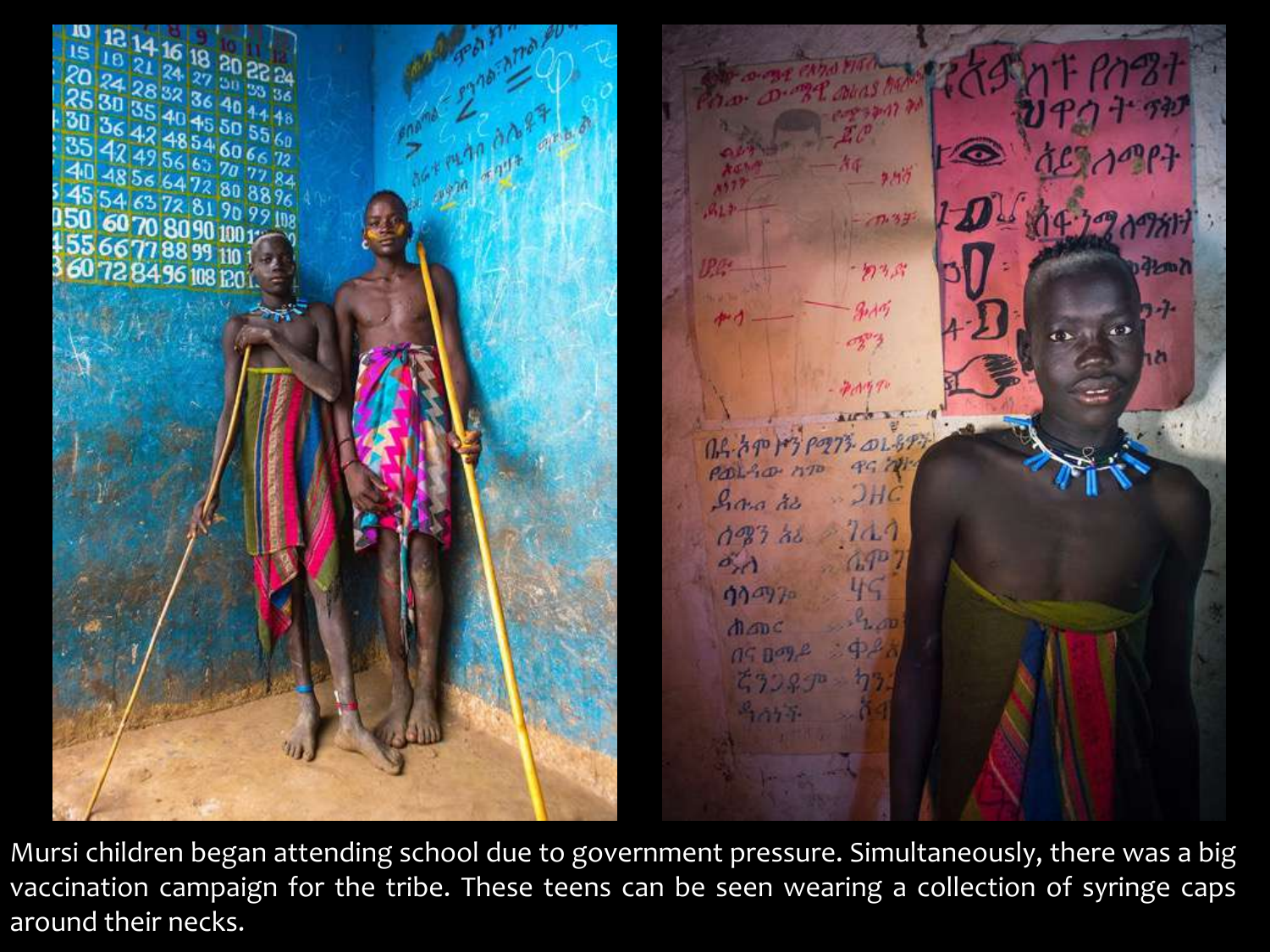The adult Mursi on the other hand use the syringes as bracelets. Everything that comes from the "modern" world has potential as an accessory. These items also show that the bearer has traveled around, visiting nearby towns.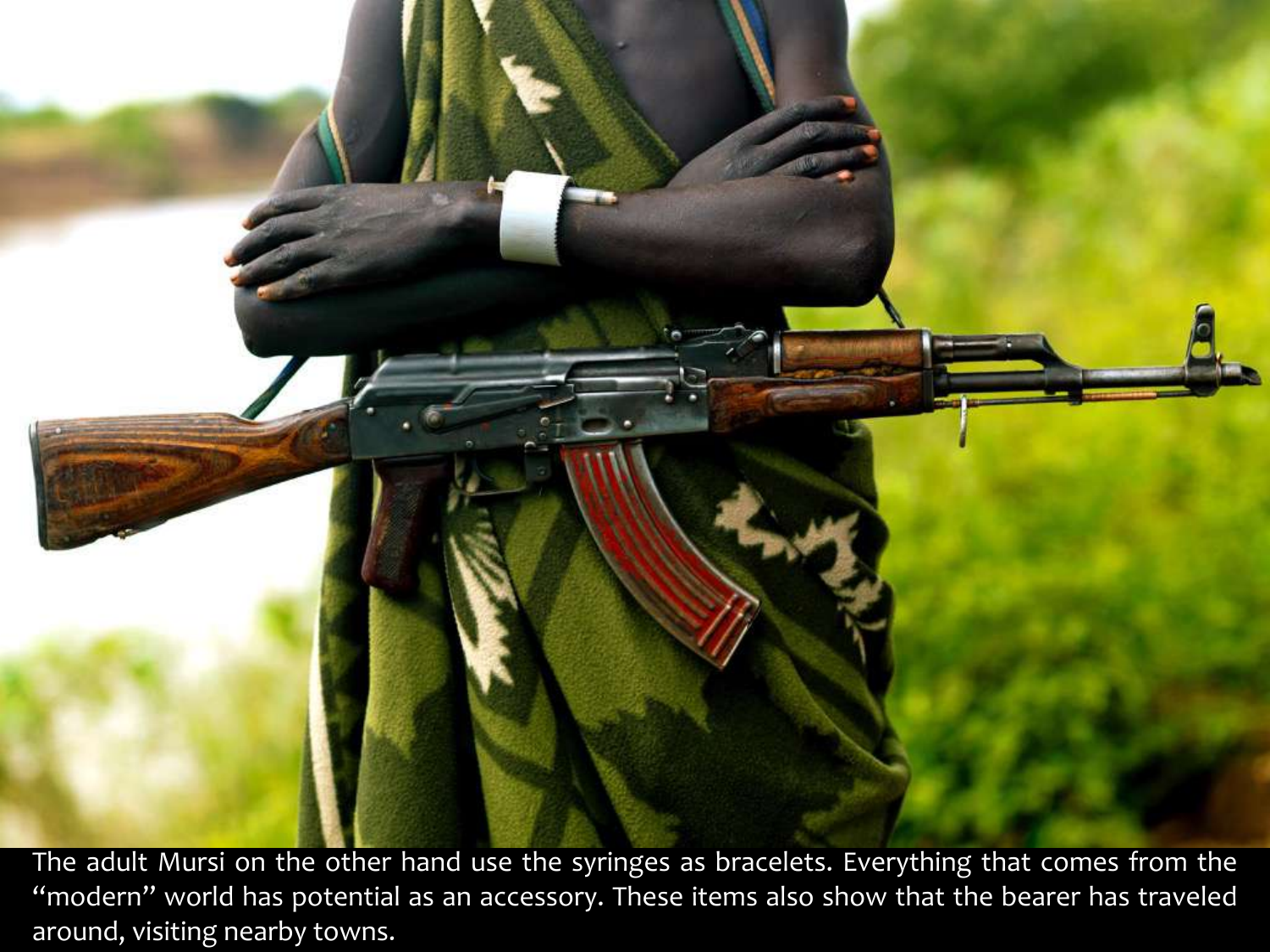Ever since mobile phones have made their way into the Surma tribe, the wealthier residents of the Tulgit purchase disposable prepaid phone cards that eventually turn into earrings.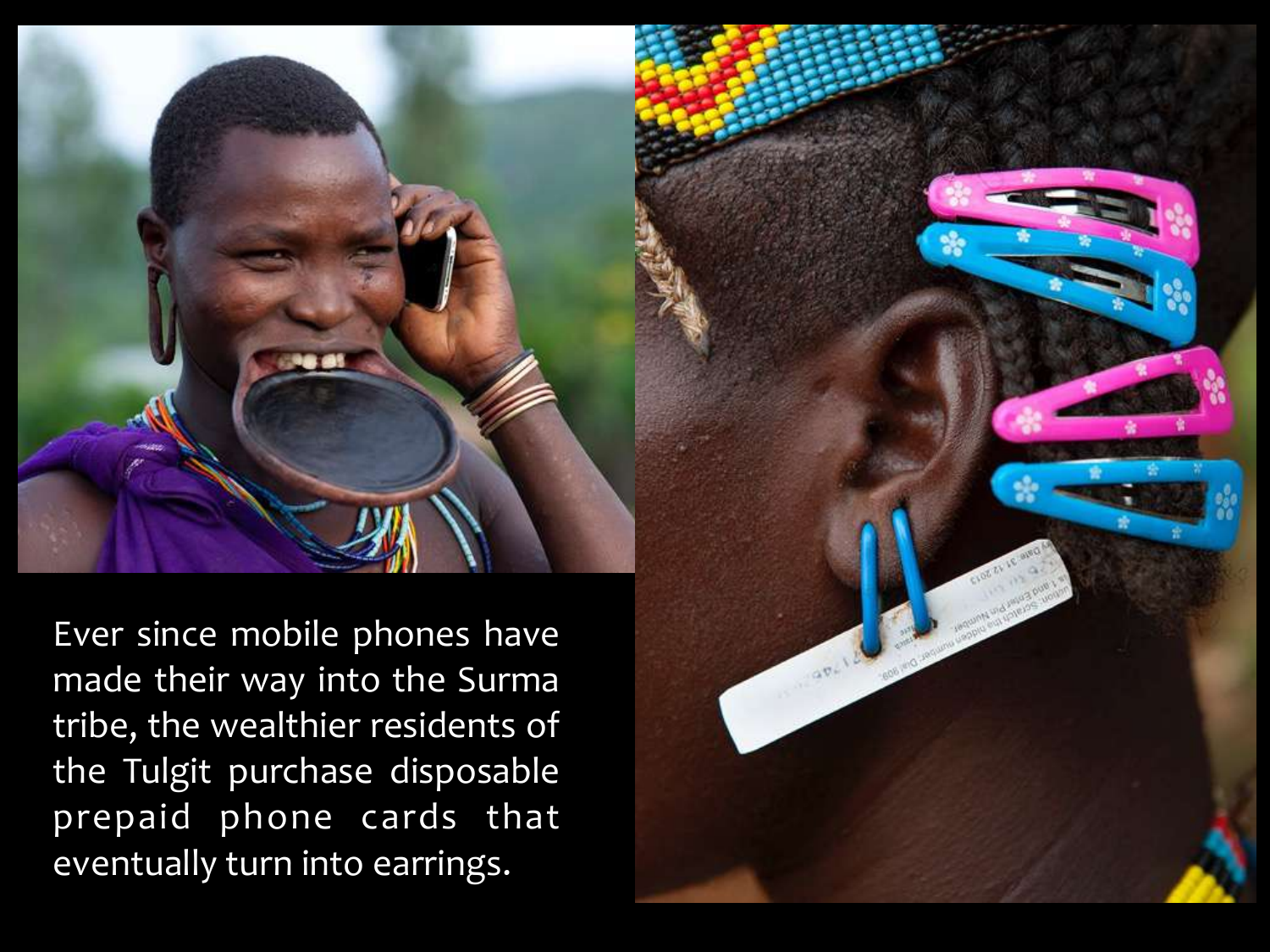

Both men and women of both the Bana and Hamer tribes also wear these phone card earrings. The cards are made of rigid plastic, are geometric in shape, and are quite durable; in essence, they possess many qualities that the tribes value.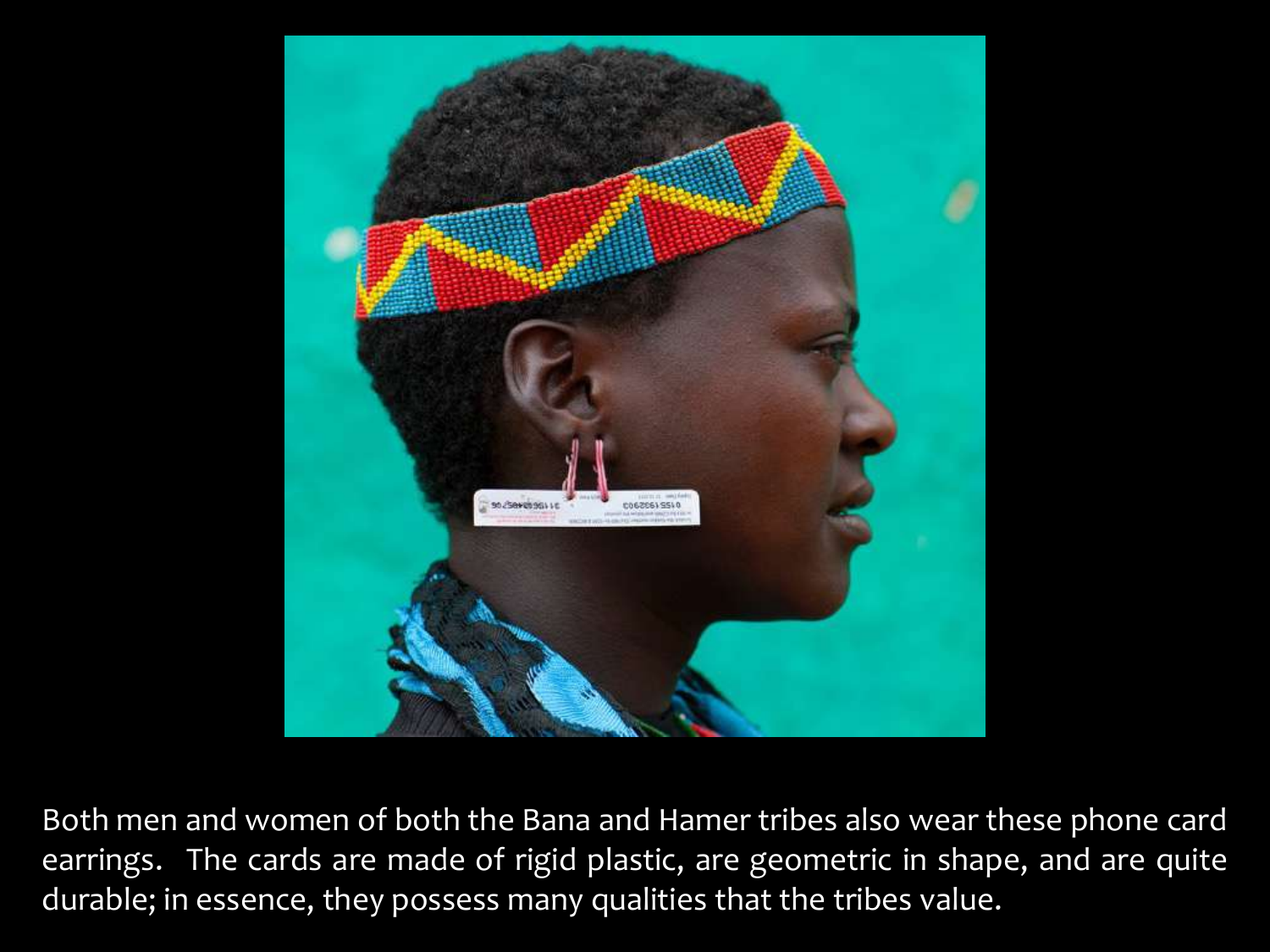The Hamer tribeswomen say they like these cards since they represent the modern world. Even if they don't have a phone, these earrings are a way to keep up with the progress by turning the technology into fashion.

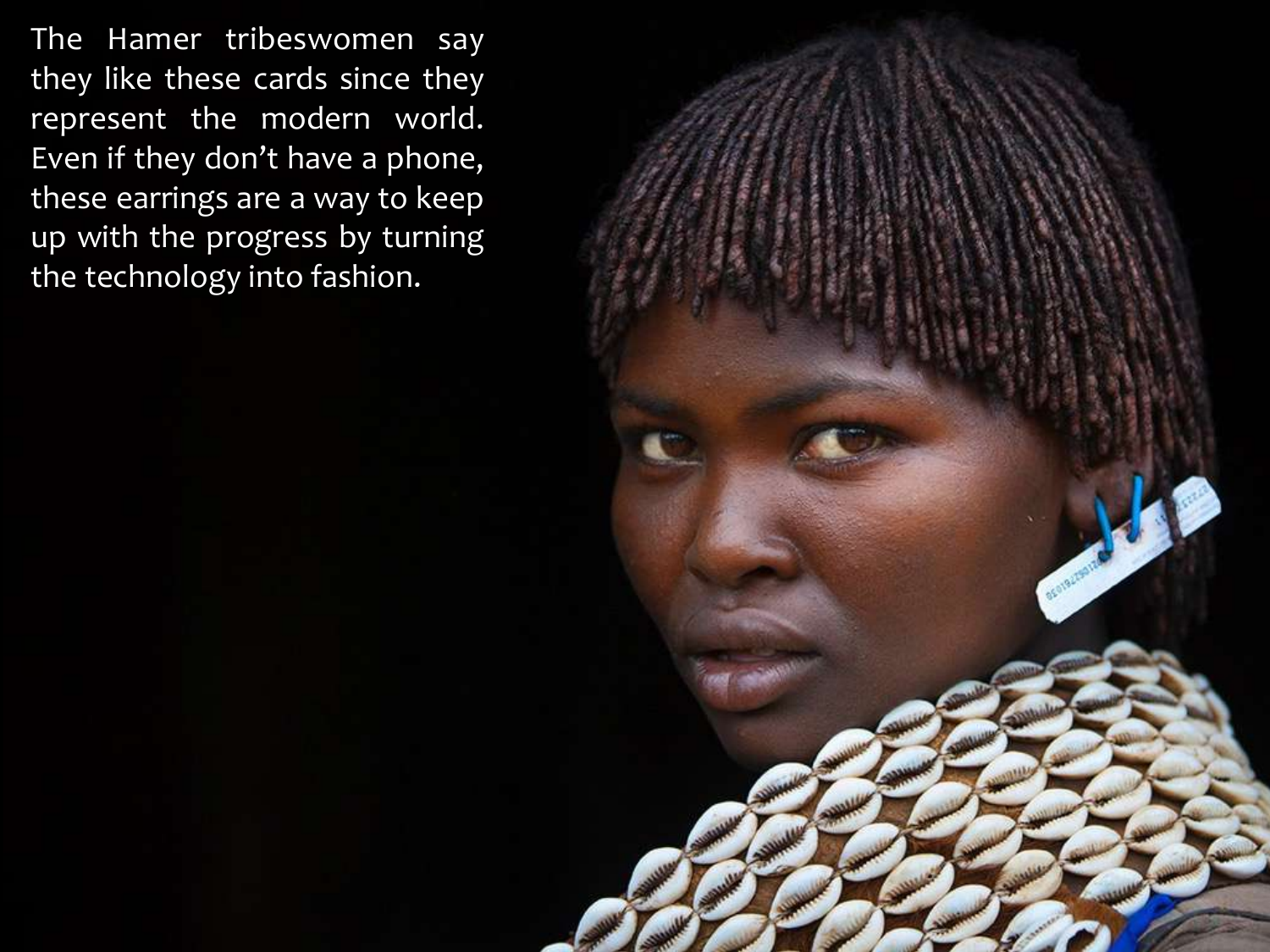

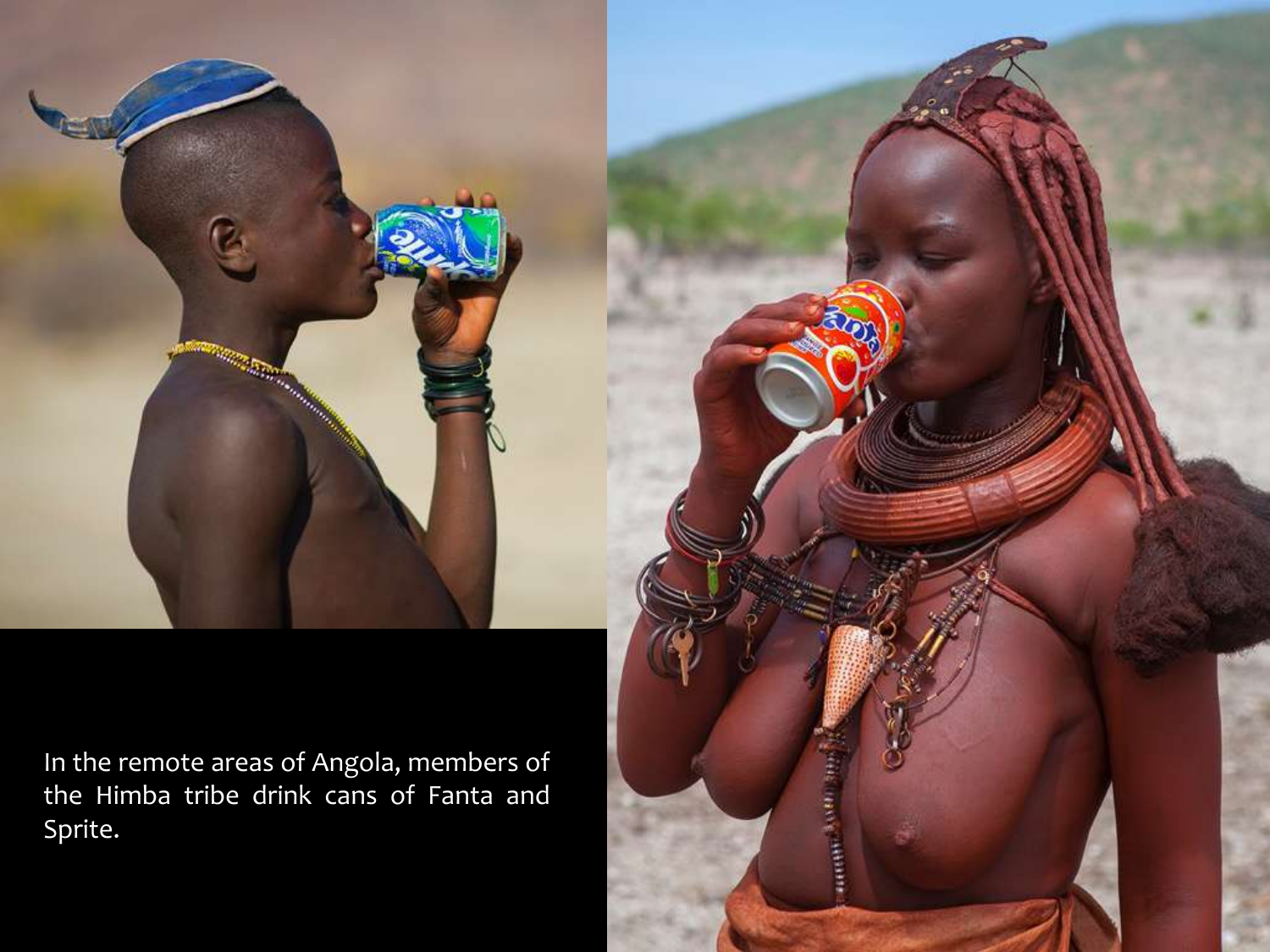

The Mucawana women collect these cans to make the "Kapapo" headdress.

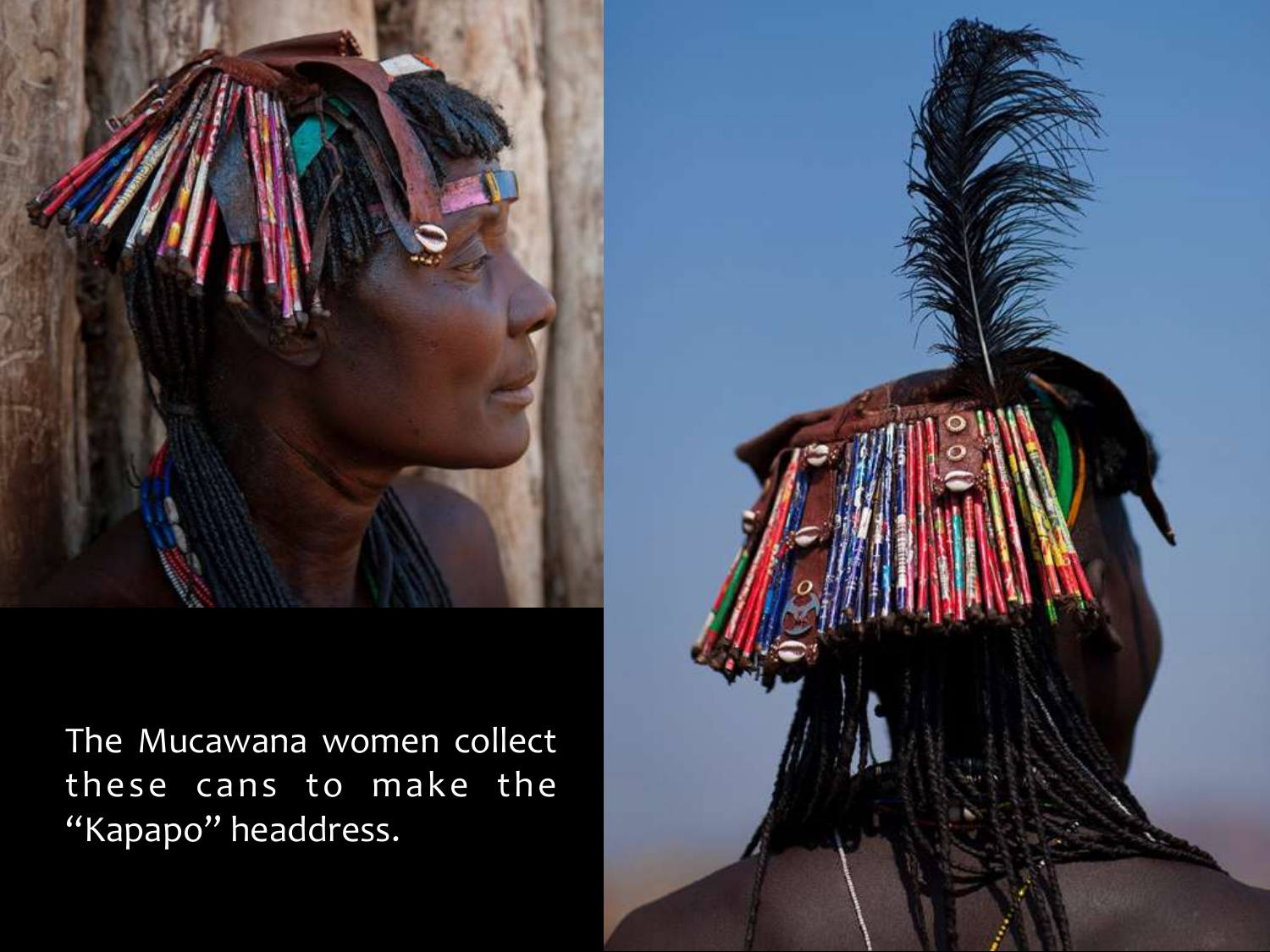

Ethiopia's Dassanech also incorporate these cans in their headwear.